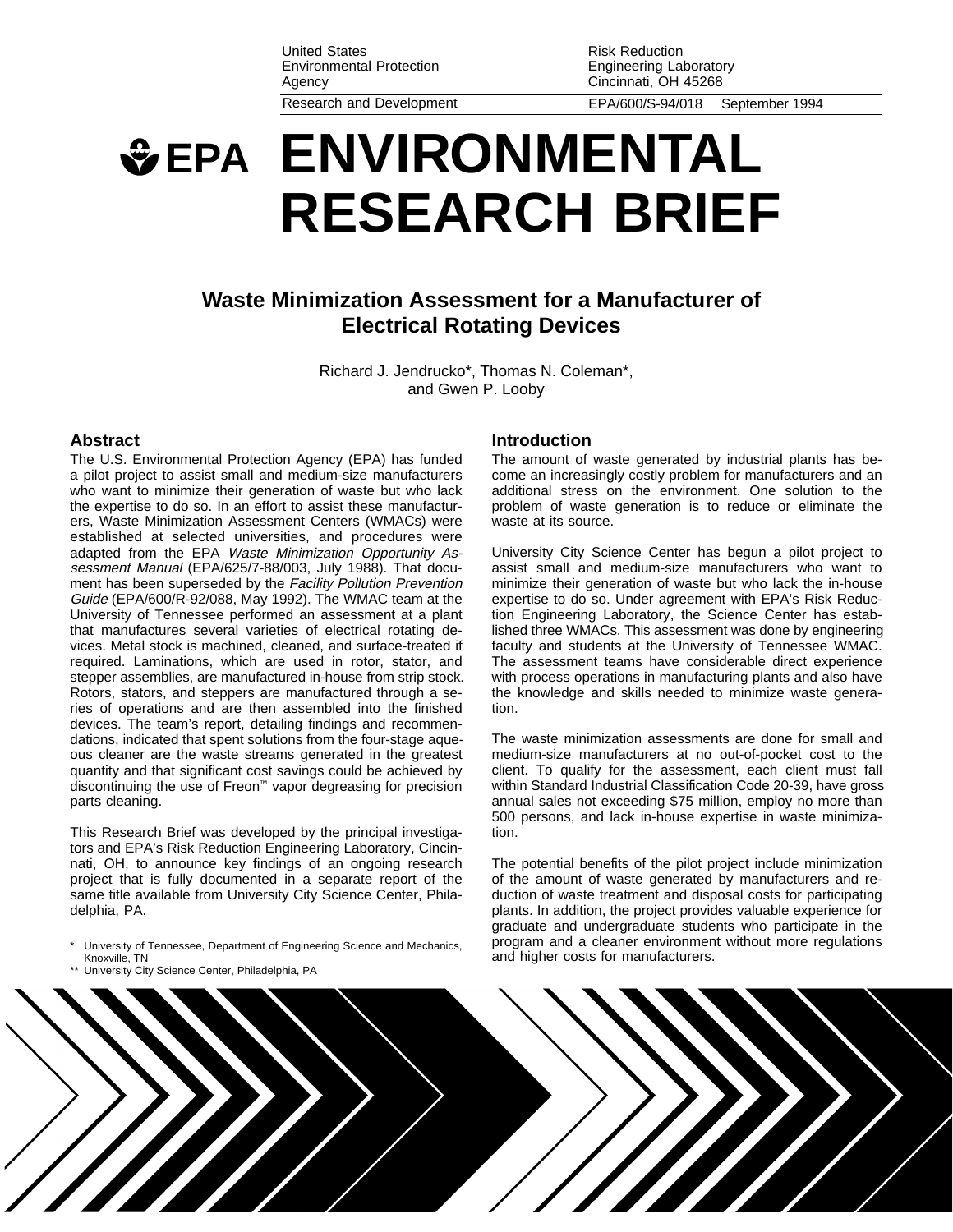## **Methodology of Assessments**

The waste minimization assessments require several site visits to each client served. In general, the WMACs follow the procedures outlined in the EPA Waste Minimization Opportunity Assessment Manual (EPA/625/7-88/003, July 1988). The WMAC staff locate the sources of waste in the plant and identify the current disposal or treatment methods and their associated costs. They then identify and analyze a variety of ways to reduce or eliminate the waste. Specific measures to achieve that goal are recommended and the essential supporting technological and economic information is developed. Finally, a confidential report that details the WMAC's findings and recommendations (including cost savings, implementation costs, and payback times) is prepared for each client.

### **Plant Background**

Several varieties of electrical rotating devices are manufactured by this plant. It operates over 4,000 hr/yr to produce more than 250,000 units annually.

### **Manufacturing Process**

Carbon and stainless steel, aluminum, brass, and copper bar stock, nickel strip stock, plastic powder, fiberglass pellets, and powdered metal are the principal raw materials used in production.

The various types of metal bar stock are machined into component parts using automatic screw machines. Metal shafts that are produced are sent to the four-stage aqueous cleaner consisting of an alkaline wash tank, two rinse tanks, and a rust inhibitor rinse tank for carbon steel parts. Other parts produced by the screw-machines are machined further and then washed in the four-stage cleaner. Stainless steel and aluminum parts undergo surface treatment after cleaning.

Almost all of the stainless steel parts and all of the aluminum parts undergo a protective surface treatment to prevent corrosion. The stainless steel parts are submerged in a passivating bath, rinsed, dried, and cleaned in an ultrasonic vapor degreaser. Aluminum parts are submerged in a chromium dioxide solution and rinsed.

Laminations, which are used individually in rotor assembly and stacked and fixed together in stator and stepper assemblies, are produced in the plant. Individual laminates are cut from strip stock in a punch press and then washed in the four-stage washer and heat-treated. The laminations are transferred individually to the rotor assembly area or to spray painting, or are stacked and held in place by shrink wrap or by welding. The welded laminates are then sent to painting, and unwelded stacks are transferred to the stator and stepper assembly area.

Injection molding machines are used to press plastic insulating rings onto metal shafts and to press fiberglass pellets, plastic powder, and powdered metal into various component parts. The resulting parts are stored until needed for assembly.

In the rotor and stator assembly line, individual laminations are pressed onto metal shafts. Magnet wire is machine-wound onto the laminations and onto painted and unpainted laminate stacks. An insulating coating is manually stripped from the end of the contact wires using a stripping compound. Then, the stripped wires are welded to a contact point. The wire coils are impregnated with epoxy and oven-cured to fix the coils to the

laminations. The resulting rotors and stators are machined, washed in the four-stage cleaner and in an ultrasonic vapor degreaser, and transferred to final assembly.

For use in stepper assembly, laminate stacks are preheated in an oven and powder-coated in a fluidized bed. The parts are cured in an oven and, after manual removal of excess coating, cleaned in an ultrasonic vapor degreaser. Magnet wire is wound onto the laminate stacks. Insulating coating is manually stripped from the end of the contact wires with a stripping compound and the stripped wires are welded to a contact point. The wire coils are impregnated with epoxy and oven-cured to fix the coils to the laminations. The resulting steppers are machined, washed in the four-stage aqueous cleaner and in an ultrasonic vapor degreaser, and transferred to final assembly.

In the final assembly area, a bearing is inserted into a housing at one end of the stator or stepper. The insulating ring end of the rotor is inserted into a bearing plate. The rotors are matched with stators and steppers and inserted into them. The bearing plates are fastened, and a brushblock is fastened to ring contacts on the rotors. The completed units are tested, the motor housings are wiped clean and stamped with identifying markings, and the finished parts are packaged and shipped.

The flow diagrams shown in Figures 1-7 depict the operations used by this plant.

## **Existing Waste Management Practices**

This plant already has implemented the following techniques to manage and minimize its wastes:

- Distillation units are used to recover usable TF-Freon™ from contaminated Freon™ in the plant's vapor degreasers.
- An in-drum waste compactor is used to reduce the volume and disposal cost of paper towel waste.

## **Waste Minimization Opportunities**

The type of waste currently generated by the plant, the source of the waste, the waste management method, the quantity of the waste, and the annual treatment and disposal cost for each waste stream identified are given in Table 1.

Table 2 shows the opportunities for waste minimization that the WMAC team recommended for the plant. The minimization opportunity, the type of waste, the possible waste reduction and associated savings, and the implementation cost along with the simple payback time are given in the table. The quantities of waste currently generated by the plant and possible waste reduction depend on the production level of the plant. All values should be considered in that context.

It should be noted that the economic savings of the minimization opportunity, in most cases, results from the need for less raw material and from reduced present and future costs associated with waste treatment and disposal. Other savings not quantifiable by this study include a wide variety of possible future costs related to changing emissions standards, liability, and employee health. It also should be noted that the savings given for each opportunity reflect the savings achievable when implementing each waste minimization opportunity independently and do not reflect duplication of savings that may result when the opportunities are implemented in a package.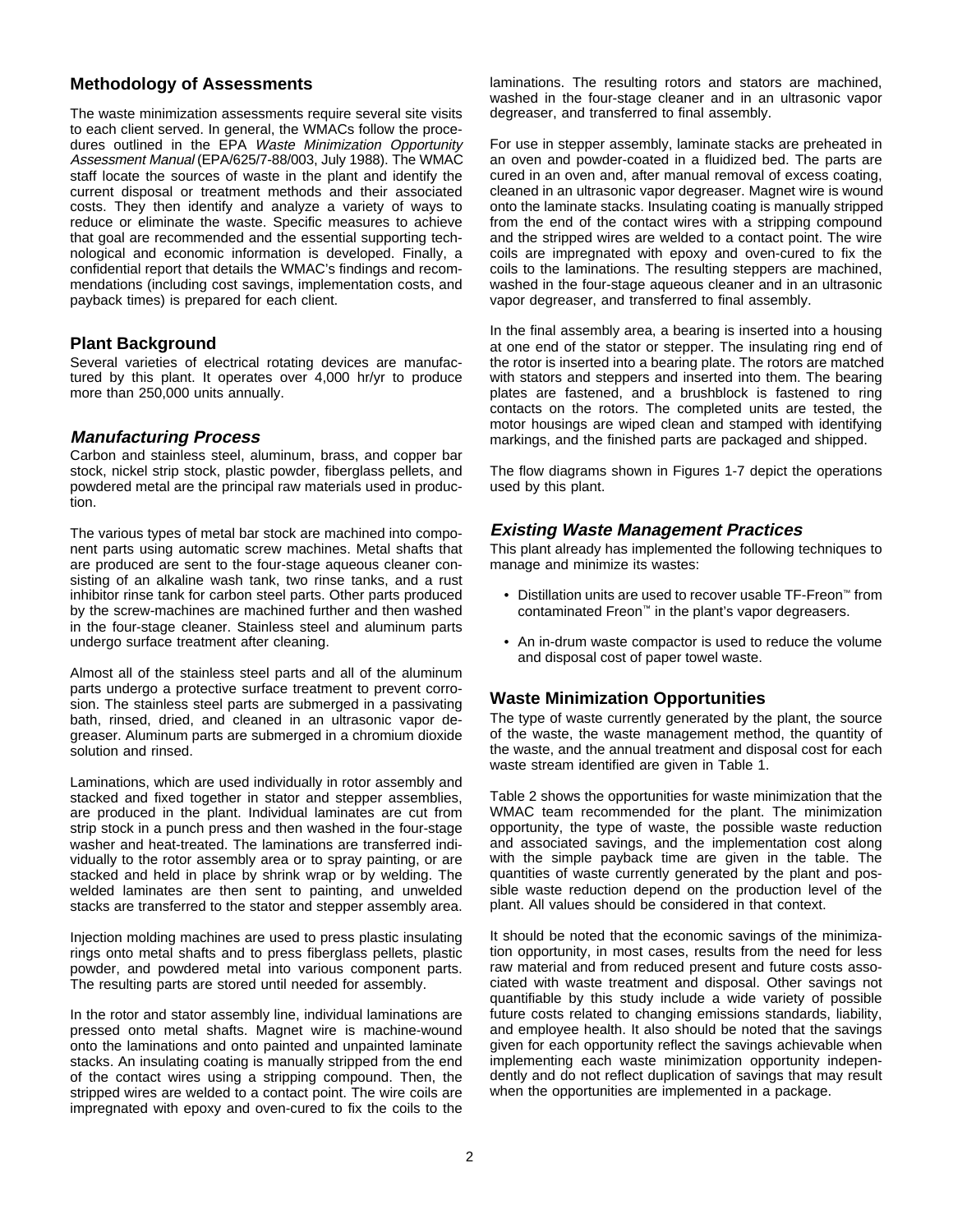This research brief summarizes a part of the work done under Cooperative Agreement No. CR-814903 by the University City Science Center under the sponsorship of the U.S. Environmental Protection Agency. The EPA Project Officer was **Emma Lou George**.



Figure 1. Process flow diagram for machining and surface metal treatment.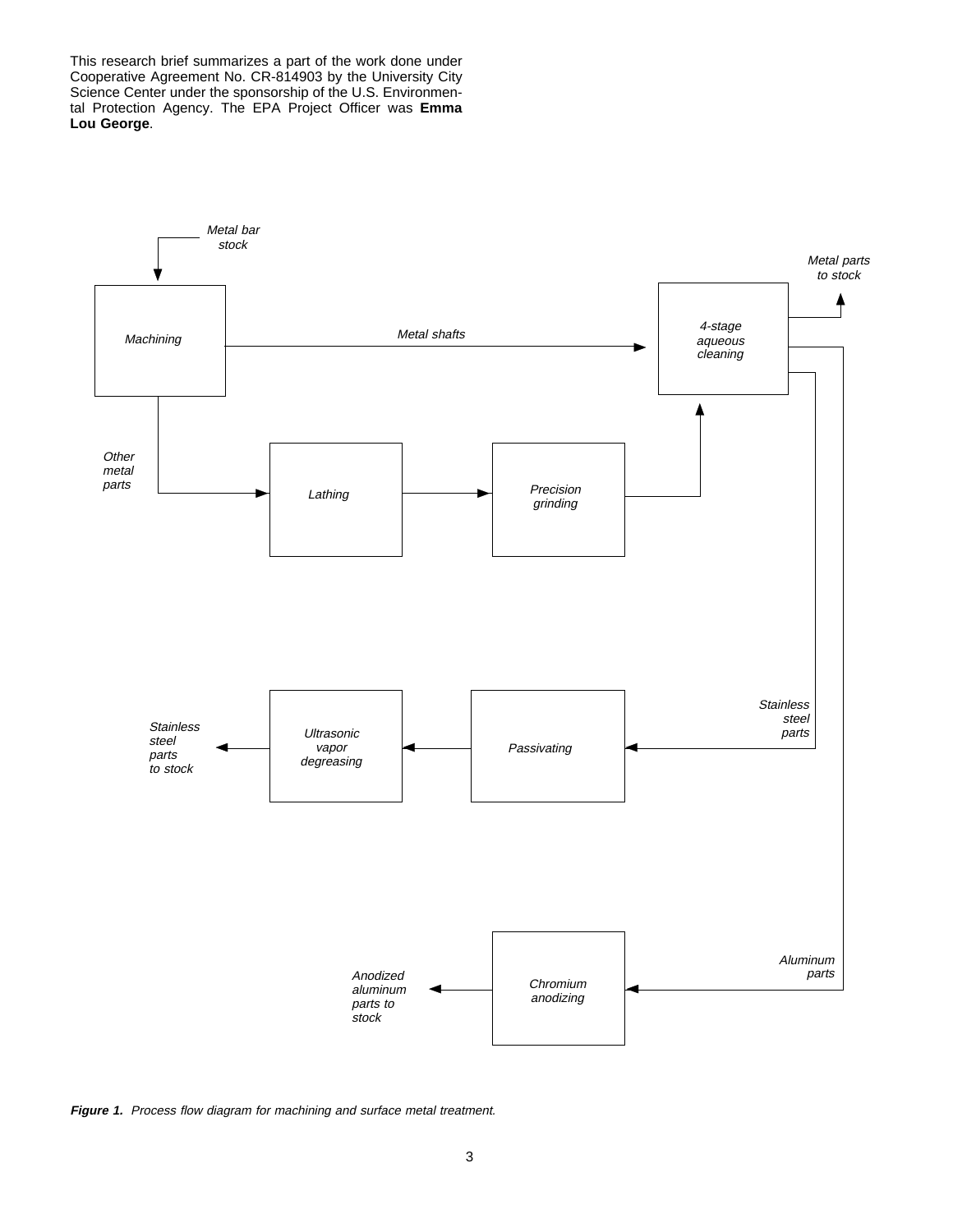

Figure 2. Process flow diagram for injection molding.



**Figure 3.** Process flow diagram for laminate production.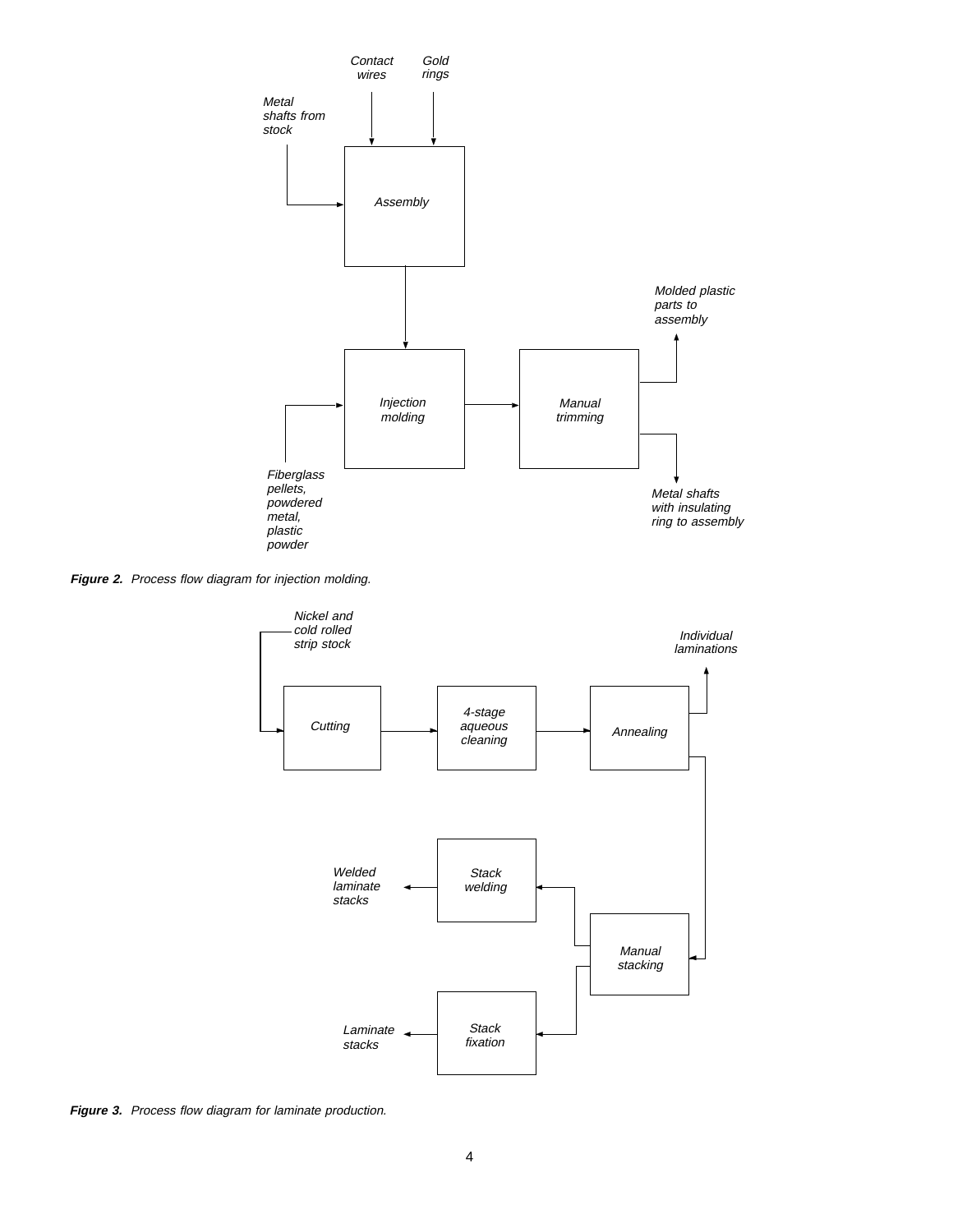

Figure 4. Process flow diagram for rotor manufacture.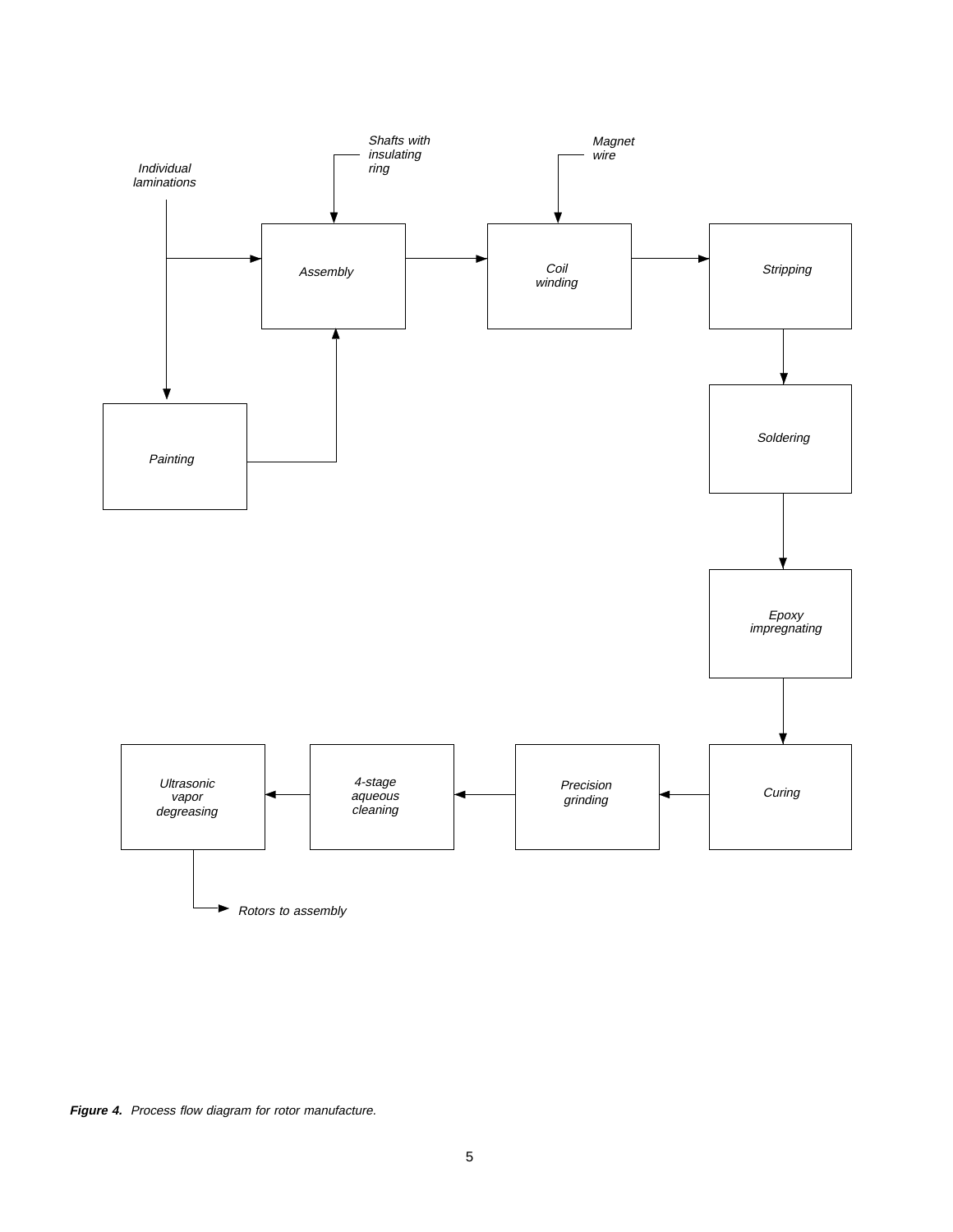

**Figure 5.** Process flow diagram for stator manufacture.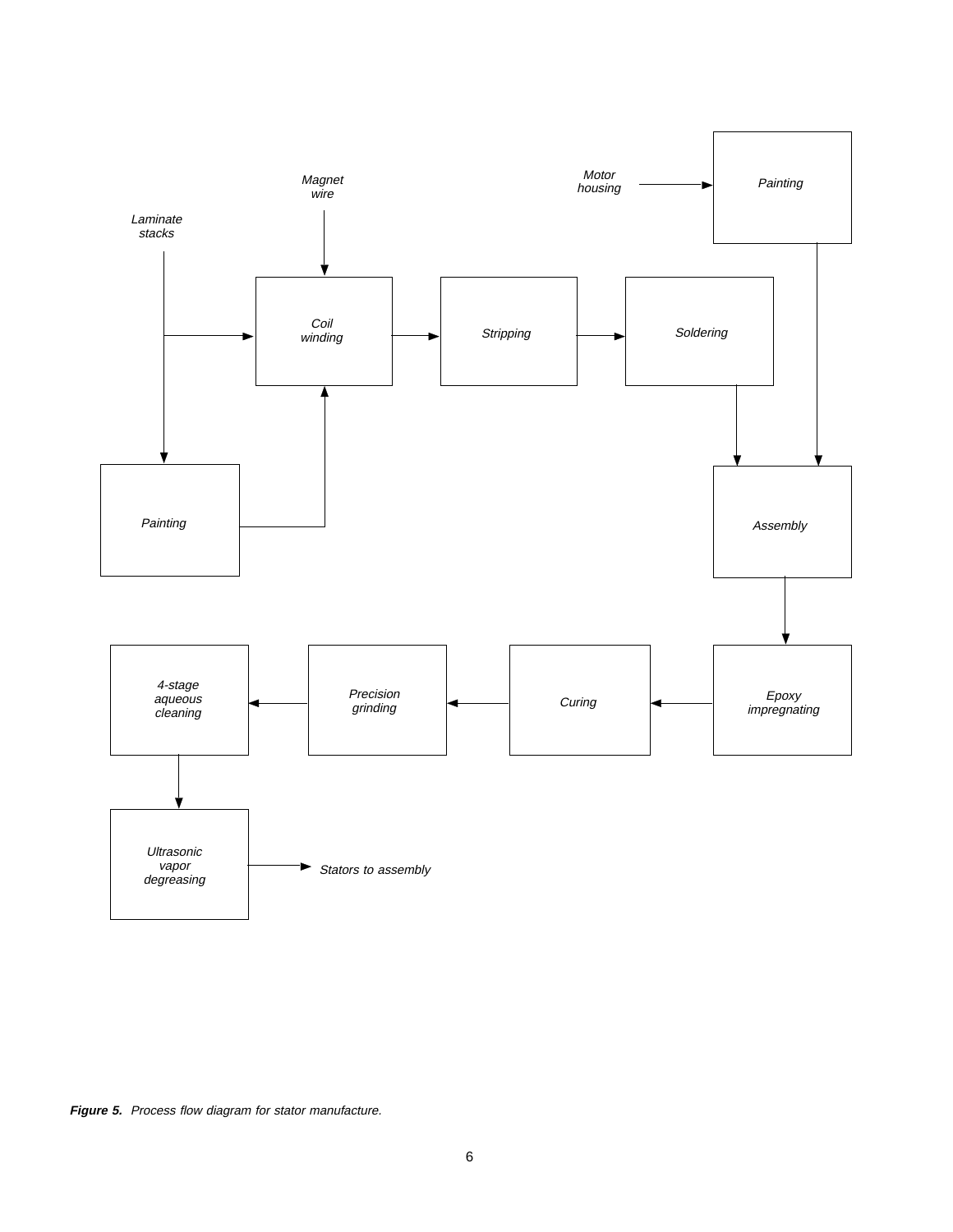

**Figure 6.** Process flow diagram for stepper manufacture.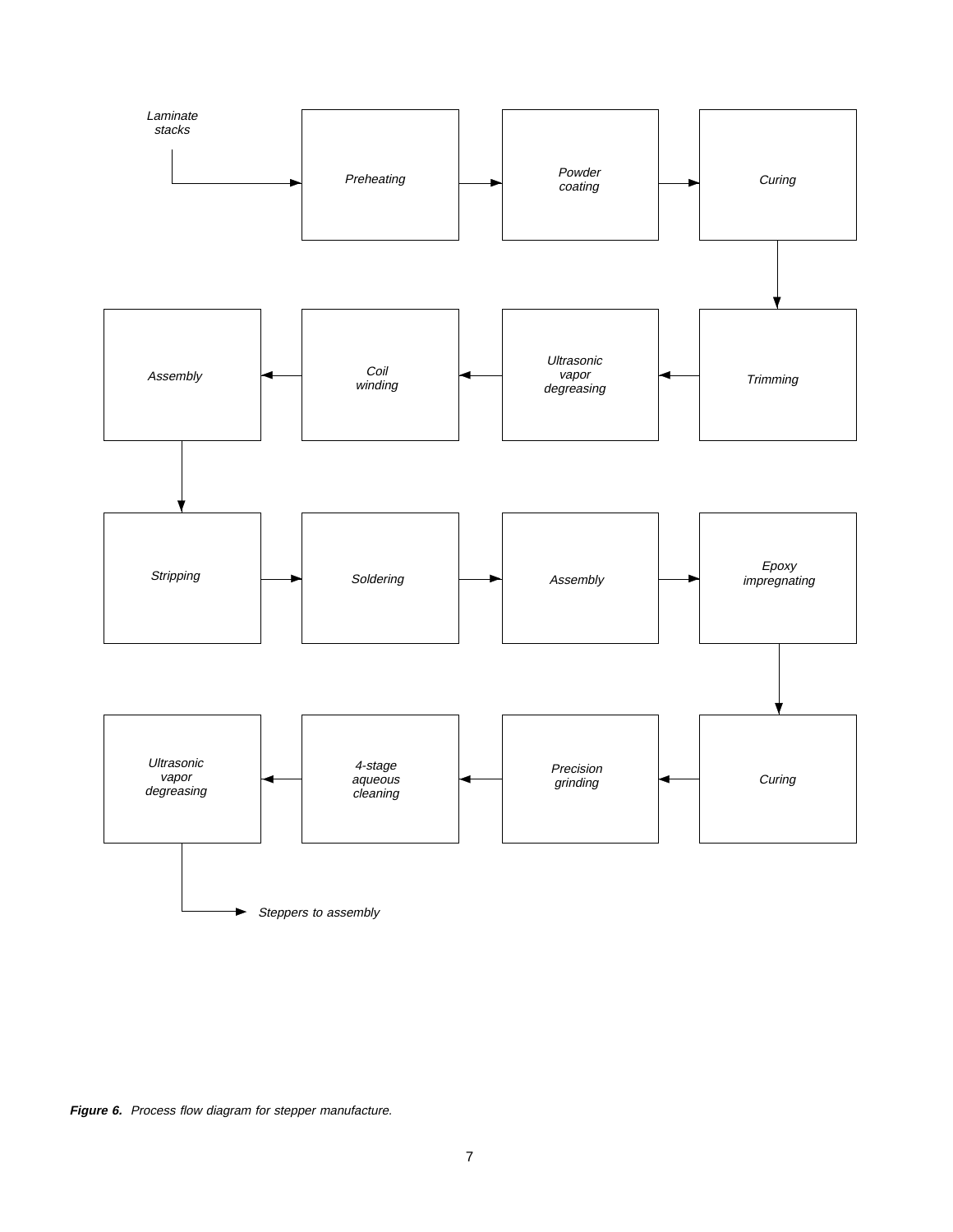

Finished motors shipped

**Figure 7.** Process flow diagram for motor assembly.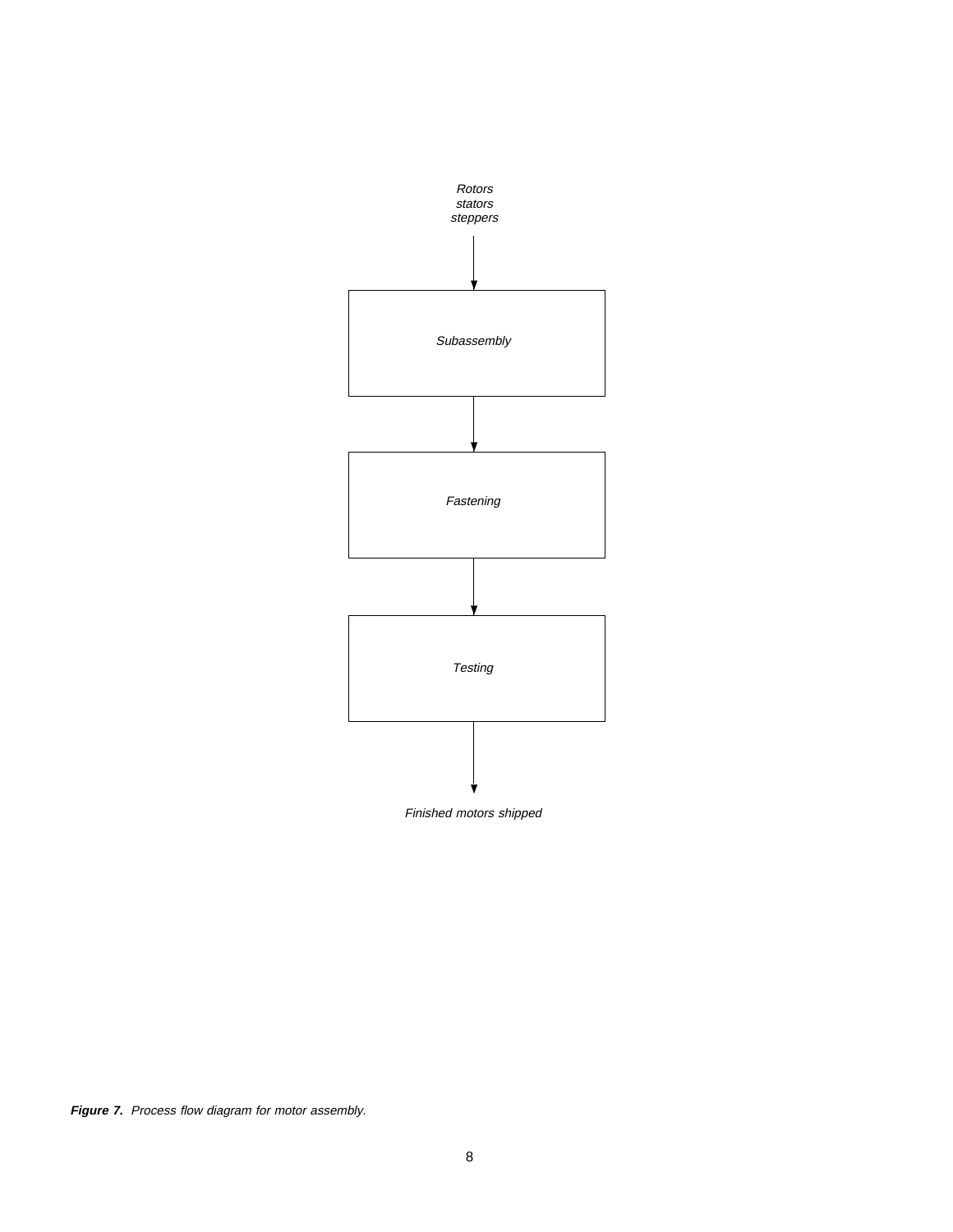| <b>Waste Generated</b>            | Source of Waste                           | Waste Management Method                  | Annual Quantity<br>Generated (lb) | Management Cost<br>Annual Waste |
|-----------------------------------|-------------------------------------------|------------------------------------------|-----------------------------------|---------------------------------|
| Oil-based lubricant               | Machining and alkaline wash tank          | Shipped offsite for use in fuel-blending | 45,190                            | \$3,350                         |
| Water-based lubricant             | Machining                                 | Shipped offsite for disposal             | 36,530                            | 4,900                           |
| Metal scrap                       | Machining and assembly                    | Sold to recycler                         | 40,000                            | $(57, 370)^t$                   |
| Aqueous cleaner and rinse water   | 4-stage aqueous cleaner                   | Sewered                                  | 1,195,200                         | 5,250                           |
| Rust-inhibitor solution           | 4-stage aqueous cleaner                   | Sewered                                  | 250                               | 220                             |
| Spent passivating solution        | Passivating of stainless steel parts      | Shipped offsite for disposal             | 660                               | 940                             |
| Passivating rinse water           | Passivating of stainless steel parts      | Treated in onsite WWTP; sewered          | 102,960                           | 920                             |
| Spent Stoddard solvent            | Water removal following passivating       | Shipped offsite for disposal             | 920                               | 1,400                           |
| Evaporated Stoddard solvent       | Water removal following passivating       | Evaporates to plant air                  | 2,830                             | O                               |
| Spent TF-Freon <sup>TM</sup>      | Vapor degreasing                          | Distilled onsite; reused                 | 23,760                            | 1,820                           |
| Evaporated TF-Freon <sup>TM</sup> | Vapor degreasing                          | Evaporates to plant air                  | 39,510                            | 103,520                         |
| Spent chromic acid solution       | Anodizing of aluminum parts               | Shipped offsite for disposal             | 1,650                             | 1,200                           |
| Anodizing rinse water             | Anodizing of aluminum parts               | Treated in onsite WWTP; sewered          | 597,600                           | 4,100                           |
| Plastic flashing                  | Trimming after injection molding          | Shipped to municipal landfill            | 9                                 | 140                             |
| Evaporated cooling water          | Injection molding machines                | Evaporates to plant air                  | 796,800                           | 160                             |
| Paint waste                       | Water curtain paint spray booth           | Shipped offsite for disposal             | 27,500                            | 30,200                          |
| Evaporated solvent                | Painting                                  | Evaporates to plant air                  | 2,180                             | 1,440                           |
| Stripper waste                    | Assembly of rotors, stators, and steppers | Shipped offsite for disposal             | 1,450                             | 2,800                           |
| Waste solder                      | Soldering                                 | Sold to recycler                         | 200                               | $(250)^{t}$                     |
| Epoxy waste                       | Assembly of rotors, stators, and steppers | Compacted; shipped offsite for disposal  | 18,000                            | 20,180                          |
| Waste powder coating              | Powder coating during stepper assembly    | Shipped offsite for disposal             | 4,400                             | 3,200                           |
| Acetone-wetted rags               | Wiping and cleaning in final assembly     | Shipped offsite for disposal             | 6,340                             | 5,360                           |
| Wastewater treatment sludge       | Onsite WWTP                               | Shipped offsite for disposal             | 24,750                            | 21,890                          |
| Still bottoms                     | recovery still<br>Onsite solvent          | Shipped offsite for disposal             | 2,640                             | 9,940                           |

Table 1. Summary of Current Waste Generation **Table 1.** Summary of Current Waste Generation

\* Includes waste treatment, disposal, and handling costs and applicable raw material costs \* Includes waste treatment, disposal, and handling costs and applicable raw material costs<br>1 Net credit received

Net credit received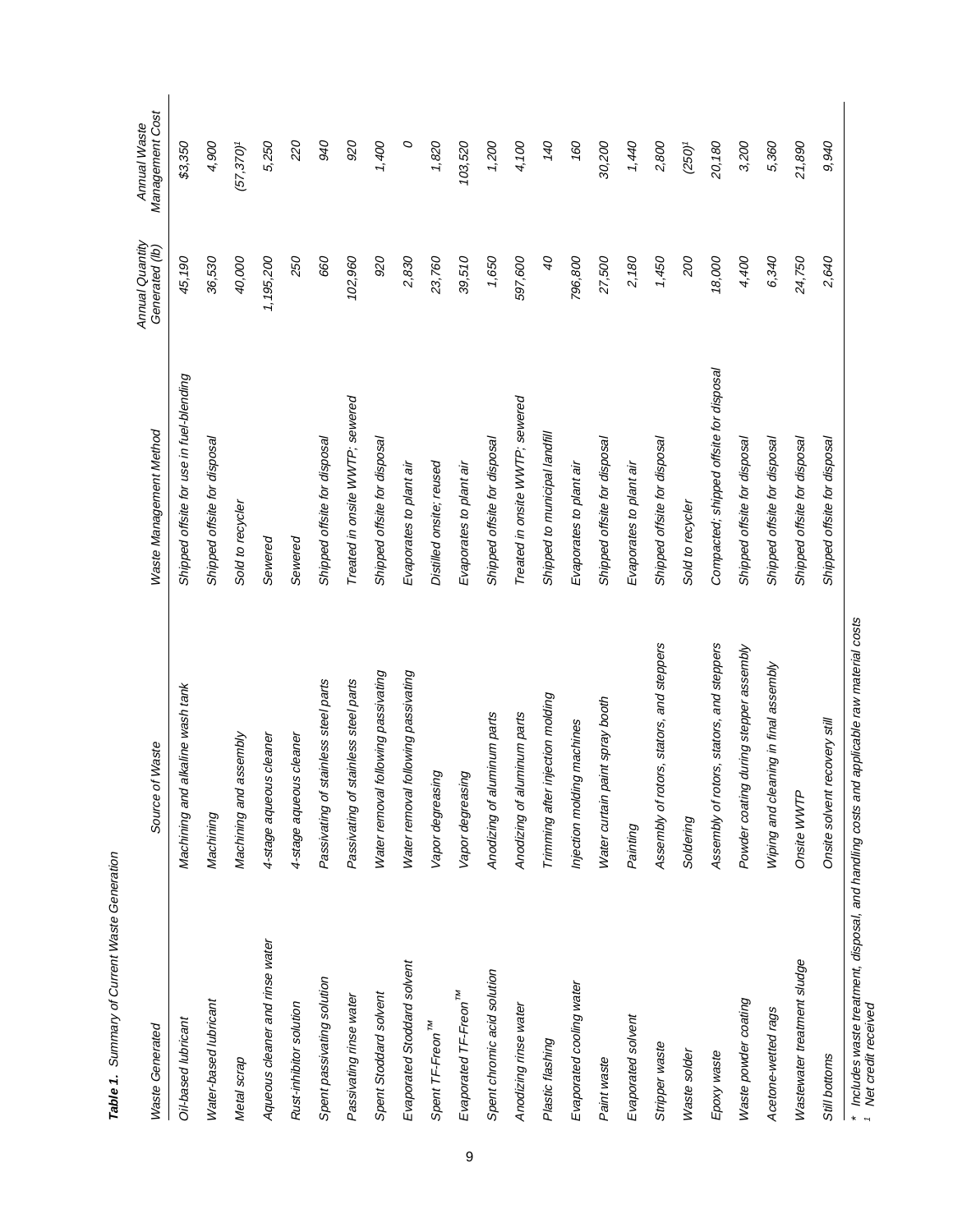|                                                                                                                                                                                                                                          |                                                                                    | Annual Waste Reduction    |           |                    |                        |                        |  |
|------------------------------------------------------------------------------------------------------------------------------------------------------------------------------------------------------------------------------------------|------------------------------------------------------------------------------------|---------------------------|-----------|--------------------|------------------------|------------------------|--|
| Minimization Opportunity                                                                                                                                                                                                                 | <b>Waste Reduced</b>                                                               | Quantity (lb)             | Per cent  | Net Annual Savings | Implementation<br>Cost | Simple<br>Payback (yr) |  |
| paint spray booth and install an electro-<br>amount of powder overspray waste will<br>Discontinue the use of the water curtain<br>static powder coating system. A small<br>be generated and disposed.                                    | Evaporated solvent<br>Paint waste                                                  | 27,500<br>1,250           | 100<br>57 | \$33,270'          | \$78,44                | 2.4                    |  |
| adhesive and epoxy application by collect-<br>glass table covers and in small trays. Re-<br>ing drip waste for convenient clean-up or<br>Minimize the use of paper towels during<br>use collected material before it dries.              | Epoxy waste                                                                        | 14,400                    | 80        | 17,850             | 760                    | 0.04                   |  |
| degreasing for cleaning of precision parts.<br>Use the existing 4-stage aqueous cleaner<br>aqueous cleaning waste will increase<br>for precision cleaning. Generation of<br>Discontinue the use of Freon <sup>™</sup> vapor<br>slightly. | Evaporated TF-Freon <sup>TM</sup><br>Spent TF-Freon <sup>TM</sup><br>Still bottoms | 19,010<br>31,610<br>2,110 | 888       | 49,400'            | 3,150                  | 0.06                   |  |
| Install a sludge drying oven to reduce the<br>volume of sludge shipped offsite.                                                                                                                                                          | Wastewater treatment sludge                                                        | 12,380                    | 99        | $8,530^{1}$        | 37,200                 | 4.4                    |  |
| when parts baskets are being lowered into<br>Cover the vapor degreaser tanks except<br>or taken out of the tanks.                                                                                                                        | Evaporated TF-Freon <sup>TM</sup>                                                  | 19,760                    | 50        | 51,760             | 2,060                  | 0.04                   |  |
|                                                                                                                                                                                                                                          |                                                                                    |                           |           |                    |                        |                        |  |

Table 2. Summary of Recommended Waste Minimization Opportunities **Table 2.** Summary of Recommended Waste Minimization Opportunities

10

1 Total savings have been reduced by an annual operating cost required for implementation of this opportunity. Total savings have been reduced by an annual operating cost required for implementation of this opportunity.